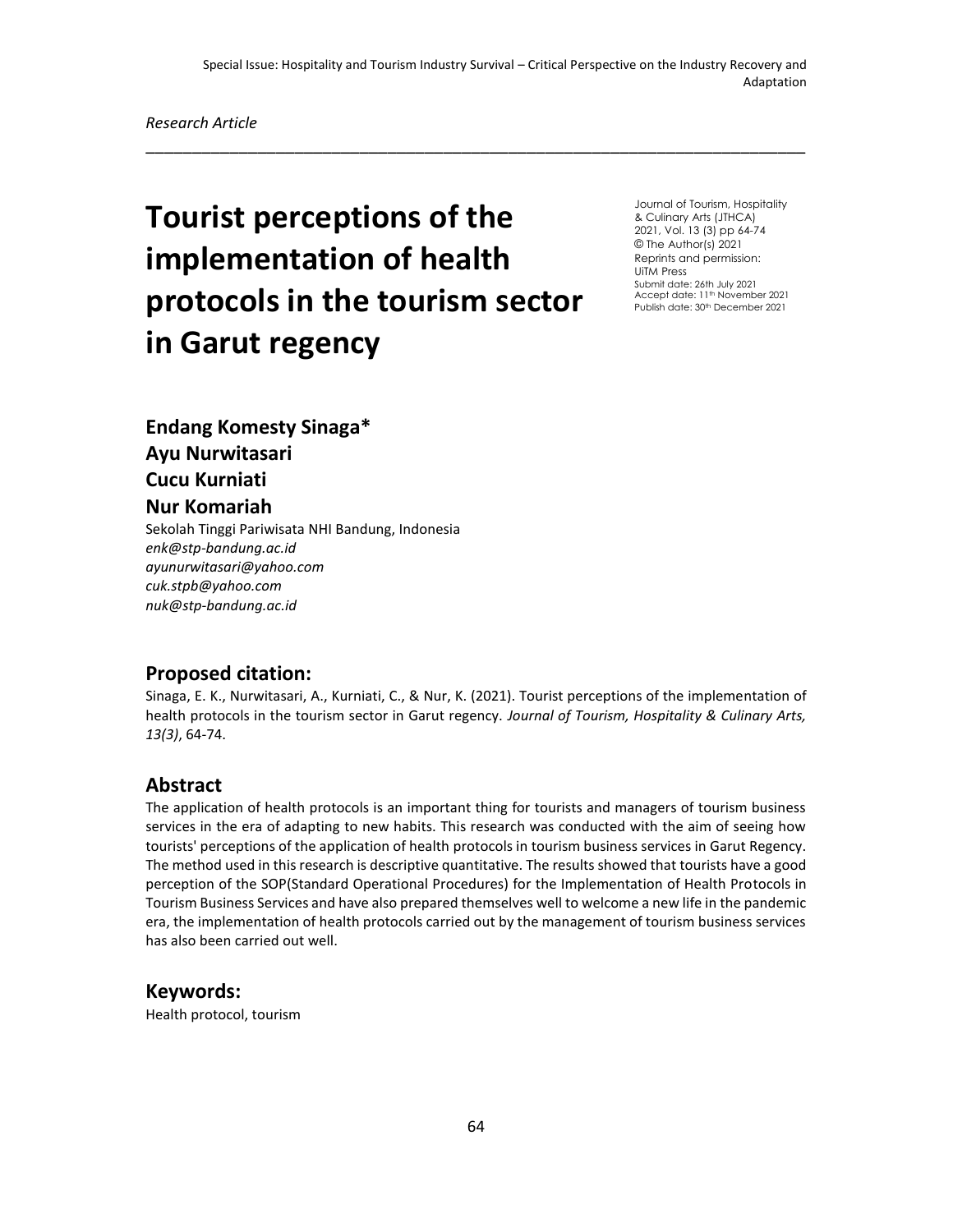# **1 Introduction**

The tourism industry is the industry most affected by the spread of the coronavirus or Covid-19. A chain reaction or domino effect also occurs in tourism-supporting sectors, such as hotels and restaurants and retailers. The Indonesian Hotel and Restaurant Association (PHRI) said the impact of the spread of the corona virus was felt by hotel, restaurant and airline entrepreneurs who had a massive share and value of investment. After three months of the virus hitting Indonesia, the Government began discussing a new life order or a new normal. New normal or also known as adaptation to new habits is a change in behavior to continue carrying out normal activities but with the addition of implementing health protocols to prevent the transmission of Covid -19. In the new normal, there are rules mentioned in the health protocol to maintain social distancing by reducing physical contact with other people. People will live a new normal life even though the coronavirus vaccine has been found. This transformation is to organize a new life and behavior. One of the new normal protocols emphasizes the concepts of cleanliness, health and safety (Cleanliness, Health, Safety and Environment/CHSE). The CHSE concept is a strategy for the tourism sector and the creative economy so that people can remain productive and safe in the midst of the Covid-19 pandemic. One of the new normal protocols emphasizes the concepts of cleanliness, health and safety (Cleanliness, Health, Safety and Environment/CHSE). The CHSE concept is a strategy for the tourism sector and the creative economy so that people can remain productive and safe in the midst of the Covid-19 pandemic. One of the new normal protocols emphasizes the concepts of cleanliness, health and safety (Cleanliness, Health, Safety and Environment/CHSE). The CHSE concept is a strategy for the tourism sector and the creative economy so that people can remain productive and safe in the midst of the Covid-19 pandemic.

One of the areas in West Java that has tourism potential is Garut Regency. Garut Regency has a variety of tourist attractions, including natural tourism, cultural tourism (historical tourism and pilgrimage), agro tourism, and special interest tourism. This is a consideration for tourists to choose to travel to Garut Regency as an area that has various tourist attractions. The Department of Culture and Tourism of Garut Regency said that during the three weeks of the new normality of the corona pandemic situation, the level of tourist visits to various tourist attractions in Garut, West Java, was dominated by local tourists. Meanwhile, tourists from outside the region are still relatively few. The re-opening of the tourism sector in Garut has encouraged other business sectors to develop, such as hotels, restaurants and various businesses in tourist attractions. The better the day. The rate of hotel visits is now 30 to 40 percent, meaning that it has grown, different from the previous zero percent.

The Department of Tourism and Culture of Garut Regency ensures that all tourism industry players have standard operating procedures (SOPs) based on health protocols. The tourism industry players in question are managers of tourist attractions, restaurants and hotels. The opening of Garut tourism is not solely focused on the economy, as well as safety and health. The Department of Tourism and Culture of Garut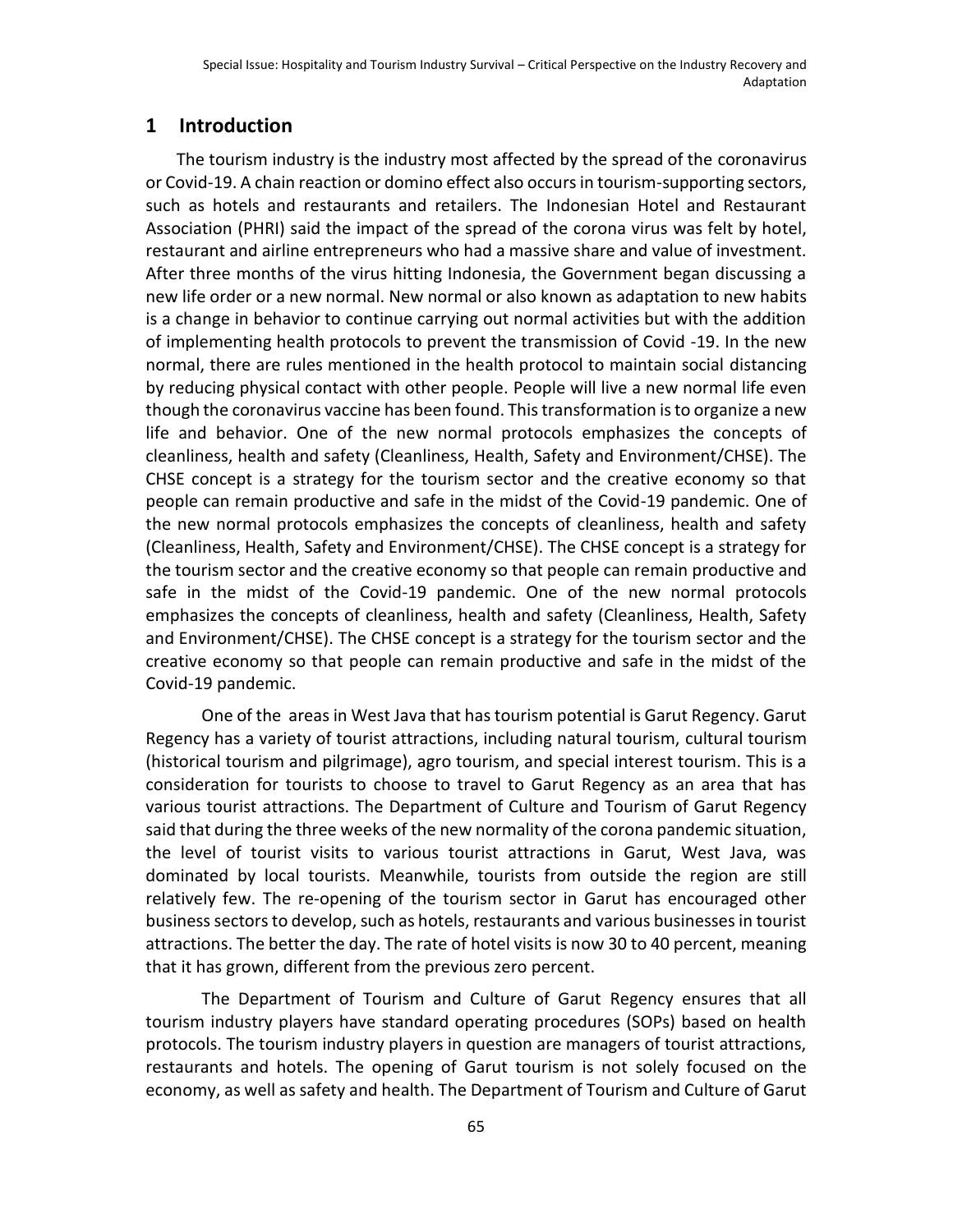Regency has simulated the implementation of health protocols in restaurants, hotels and tourist destinations. Things that need to be socialized to tourists include wearing masks, keeping your distance, always washing your hands with soap or hand sanitizer, and having a healthy lifestyle. Unlike the case with tourism business actors who have received information about health protocols in running tourism businesses in the new normal era. There are still many tourists who are still confused about the new way of life in a situation in the midst of a pandemic, especially in carrying out tourism activities. In fact, tourists have an important role in breaking the chain of spreading the Covid-19 virus because they will interact a lot in various tourist attractions with other tourists, as well as with tour service providers. Perception is a process of someone's activity in giving impression, appreciation, opinion, feel and interpret something based on information from other resources, while the pandemic which is happening now is a new experience for everyone, so that the interpretation of the tourist to the tourism activities in pandemic is still bias, because it never happened before (Kawung, Poluan & Rondonuwu, 2016). Based on the above background, it is necessary to know the perceptions of tourists in implementing health protocols in tourism business services in Garut Regency. Tourists have an important role in breaking the chain of spreading the Covid-19 virus because they will interact a lot in various tourist attractions with other tourists, as well as with tour service providers.

#### **2 Literature Review**

#### **2.1 Perception**

Keliwar and Nurcahyo (2015) stated that the perception of tourists is an impression manifested in the form of interpretation and attitude towards tourism attraction, tourism facilities, public facilities, tourism information and services provided to tourists while in the tourist attraction. Perception can be one of the elements of cognition that will determine the satisfaction of traveling (Nasution, Nasution & Damanik, 2005). Perception is a process arising from sensation in which sensation is the activity of feeling or the cause of a happy emotional state. Sensation can also be defined as the rapid response of our senses to basic stimuli such as light, color, and sound. With all that, perception will arise. According to Stanton "perception can be defined as the meaning that we need to relate based on past experiences, stimuli (stimuli) that we receive through the five senses". According to Hawkins and Coney, "perception is the process by which stimuli are selected, organized, and interpreted" (in Sangadji and Sopiah, According to Mutri and Sujali in Witarsana (2017) which states that a person, group of people or tourists can generate perceptions by measuring the clarity of objects and services contained in objects based on two aspects, namely:

1. Physical perception is the perception of tourists about facilities that support health protocols in tourist attractions.

2. Non-physical perceptions are tourists' perceptions or assessments of Standard Operational Procedures (SOP) that support health protocols in tourist attractions.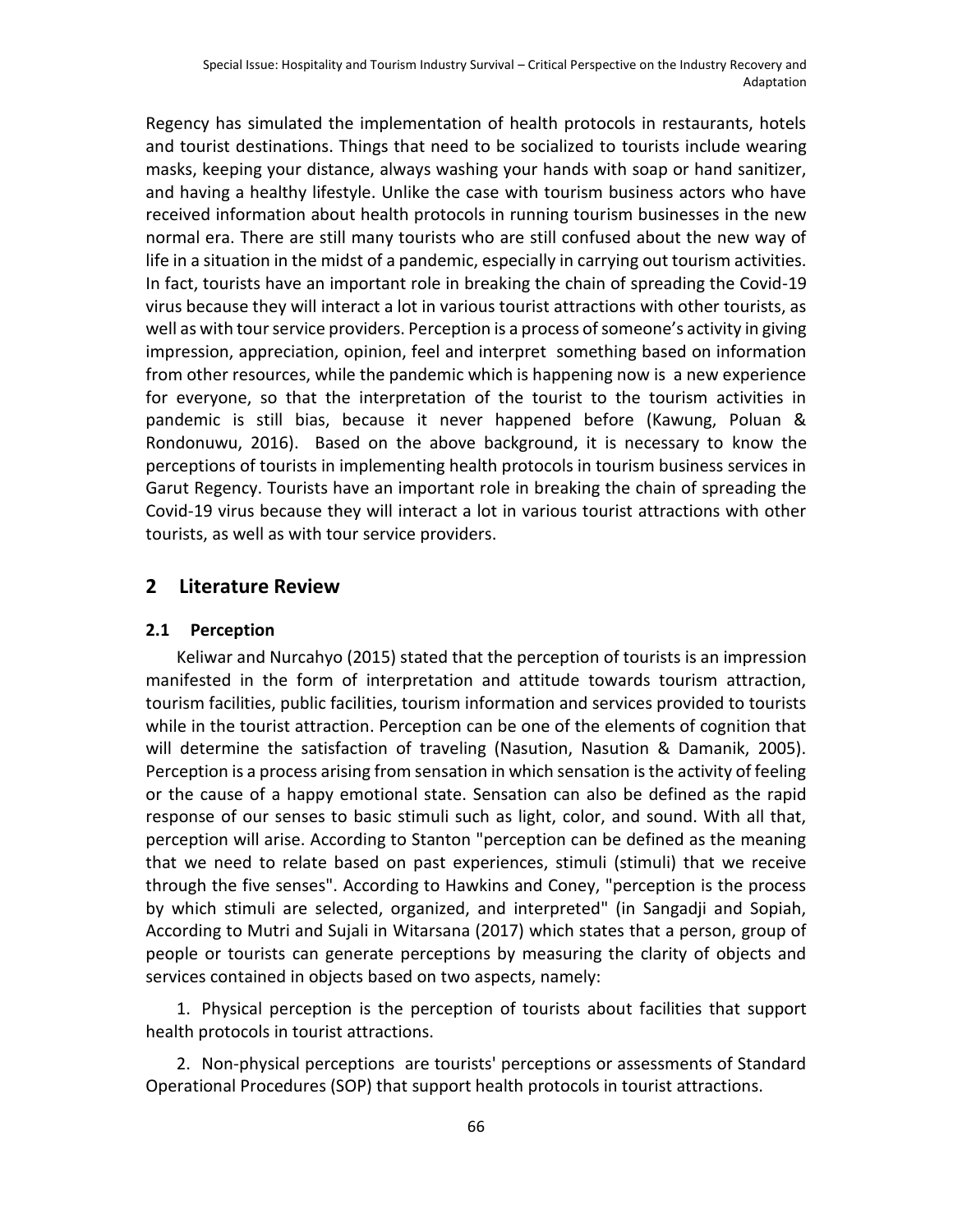#### **2.2 Health Protocol**

Health Protocol for Tourist Attractions According to the Decree of the Minister of Health of the Republic of Indonesia (2020) NumberHK.01.07/MENKES/382/2020

1. For Managers

a. Pay attention to the latest information and appeals and instructions from the central government and local governments regarding COVID-19 in their regions.

b. Carry out regular cleaning with disinfection (at least three times a day), especially in areas, facilities and equipment that are shared such as handrails, toilet doors, equipment and equipment for organizing tourist attraction activities, and other public facilities.

c. Provide adequate hand washing facilities with soap that are easily accessible to visitors.

d. Optimizing air circulation and sunlight to enter the building area. If there is air conditioning, do the filter cleaning periodically.

e. Ensure public spaces and goods are free from vectors and disease-carrying animals.

f. Ensure that the bathroom/toilet is functioning properly, is clean, dry, does not smell, is equipped with washing hands using soap or hand sanitizer, and has sufficient water availability.

g. Increasing information media requires wearing a mask, keeping a minimum distance of 1 meter, and washing hands in all locations.

h. Ensure tourism workers/human resources understand self-protection from COVID-19 transmission with PHBS.

i. Notification of information regarding the prohibition of entry to tourist attraction sites for workers and visitors who have symptoms of fever, cough, runny nose, sore throat, and/or shortness of breath.

j. Carry out body temperature checks at the entrance to the building. If a worker or visitor is found with a temperature> 37.3 ° C (2 checks with a distance of 5 minutes), they are not allowed to enter. The temperature check officer uses a mask and face shield. Implementation of temperature checks to be accompanied by security officers.

k. Require tourism workers/human resources and visitors to wear masks. If you don't use a mask, you are not allowed to enter the tourist attraction location.

l. Installing information media to remind tourism workers/human resources, and visitors to follow the provisions of physical distance restrictions and wash hands with soap with running water or use hand sanitizer and discipline to use masks.

m. Apply a distance that can be done in various ways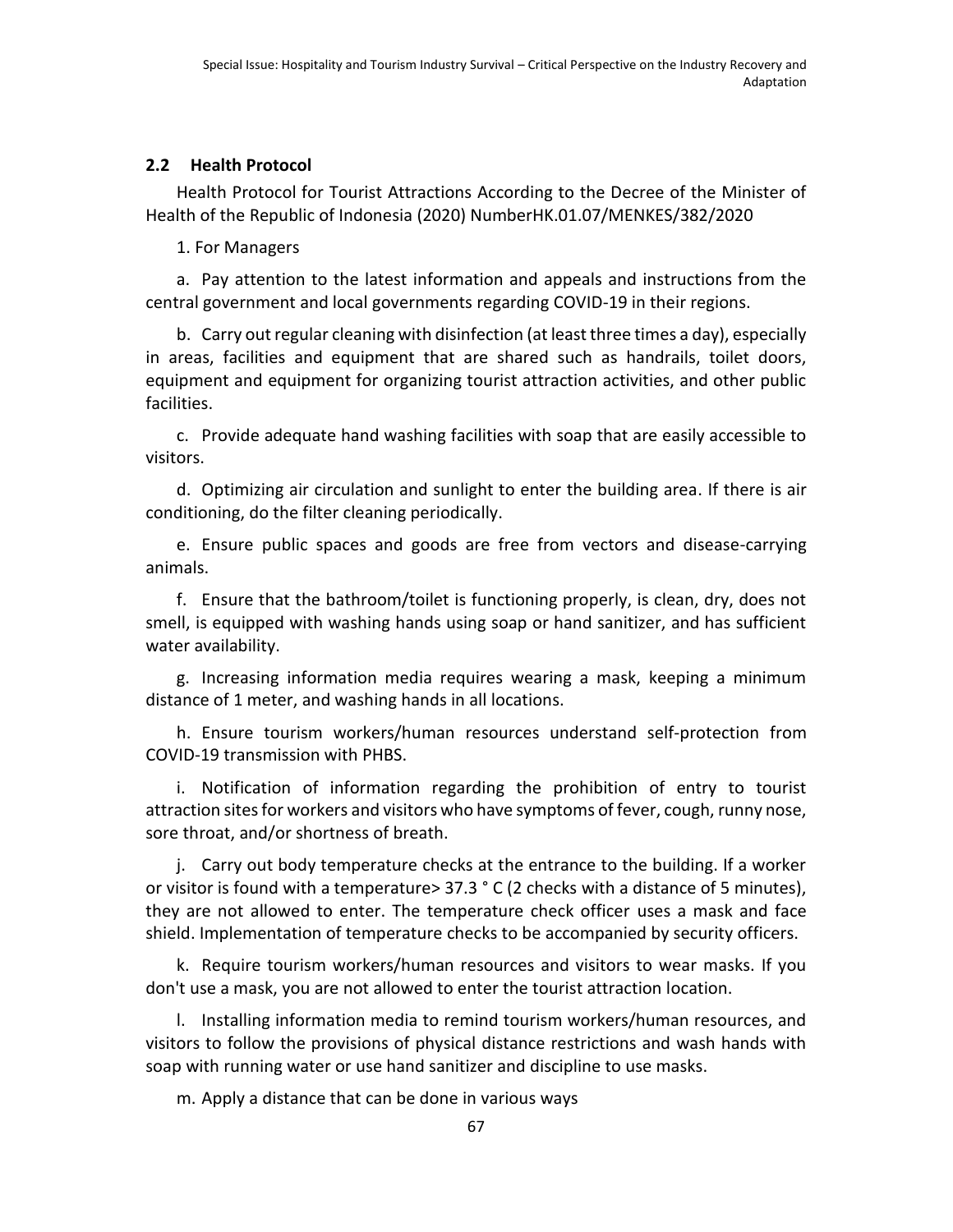n. Encourage the use of non-cash payment methods (contactless and without shared tools).

o. If possible, provide a health post equipped with health workers and supporting facilities to anticipate visitors who experience illness.

p. If tourism workers/human resources and visitors are found whose body temperature is> 37.3 ° C and symptoms of fever, cough, runny nose, sore throat, and/or shortness of breath, they are directed and assisted to get health services at the nearest health service facility.

q. Locations of tourist attractions that are at risk of transmission because of difficulty in implementing distance guarding and the large number of uses of equipment/objects together/alternately, so that they are not operated first.

2. For Visitors

a. Ensure that you are in good health before making a visit to the location of a tourist attraction. If you experience symptoms such as fever, cough, runny nose, sore throat, and/or shortness of breath, stay at home and consult a health service facility if it continues.

b. Always wear a mask while at a tourist attraction location.

c. Maintain hand hygiene by washing your hands frequently with soap and running water or using a hand sanitizer.

d. Avoid touching facial areas such as eyes, nose and mouth.

e. Keep paying attention to keep a minimum distance of 1 meter.

f. When you get home, take a shower and change your clothes immediately before contact with family members at home.

g. Clean cell phones, glasses, bags, and other items with disinfectant liquid

#### **3 Methodology**

The object used in this study is Garut Regency. The research method used in this study is quantitative descriptive data analysis research method. To analyze the perception of tourists using the Likert scale as expressed by Sugiyono (2013). The research variables are described as indicators in the form of statements that will then generate a score according to the gradation of the Likert scale used. In this study used a score of 1-5 with a gradation from strongly agreed to strongly disagree. The presentation of the data is done after the research data has been analyzed. The basic principle of data presentation is communicative and complete in accordance with the stated by Sugiyono (20013). The presentation of data in this study is the presentation of data in the form of tables. The table presented in this study is a table containing data that has been processed into percentage data and also a table containing the attitude of tourists on each variable indicator. Descriptive description done by researchers to explain the data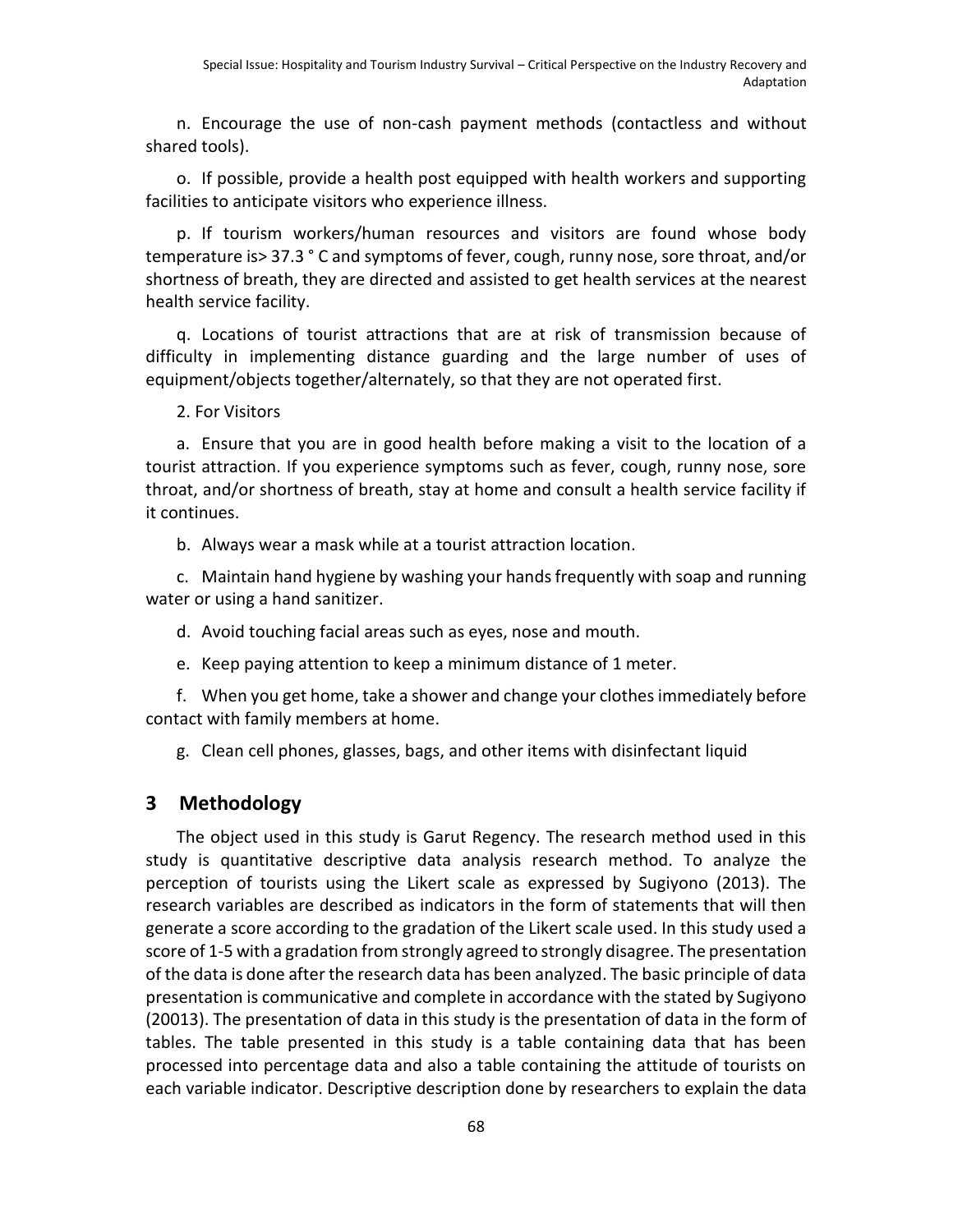in the table presented. Data collection techniques used are interviews, observations, documentation, Library studies, questionnaires and triangulation Sujarweni (2015). The samples in this study used the formula Zikmund and Babin (2013) so that the number of samples was obtained by 119 respondents.

# **4 Findings**

# **4.1 Tourist Profiles**

Based on the results of the study, it shows that the tourism business services during the pandemic that were visited by many tourists were visits to destinations and accommodation with the same number of presentations, namely 42% and followed by visits to restaurants 16%. Most of the tourists are predominantly male with an educational background are undergraduate who come from the middle class and most of them are local tourists, namely those from Garut Regency. Tourists enjoy tourism business services with their families, and during a pandemic it is their first visit. Tourists travel because they feel safe during the implementation of Health protocols (75%).

# **4.2 Tourist Perceptions of the SOP for the Implementation of Health Protocols in the Tourism Business Services of Garut Regency (Non-Physical Perception)**

| <b>No</b>    | <b>Sub Questions</b>                                                                                        | Total<br>Score | ℅        |
|--------------|-------------------------------------------------------------------------------------------------------------|----------------|----------|
| 1            | Respondents' Responses Toward Ensuring<br>Themselves In Healthy Condition Before Visiting<br>Tourist Sites. | 427            | 20.<br>9 |
| $\mathbf{z}$ | Respondents' responses to the use of masks while<br>at tourist sites                                        | 424            | 20.<br>8 |
| 3            | Respondents' responses to maintaining hand<br>hygiene (washing hands/using hand sanitizers)                 | 427            | 20.<br>9 |
| 4            | Respondents' responses to avoiding touching<br>facial areas such as eyes, nose and mouth                    | 363            | 17.<br>9 |
| 5            | Respondents' responses to maintaining a safe<br>distance from other visitors and avoiding crowds            | 396            | 19.<br>5 |
| Total        |                                                                                                             | 203            | 100      |

Table 1: Recapitulation of Tourist Perceptions of Sop Implementation of Health Protocols in Tourism Business Services in Garut Regency (Non-Physical Perception)

*Source: Results of questionnaire processing, 2020*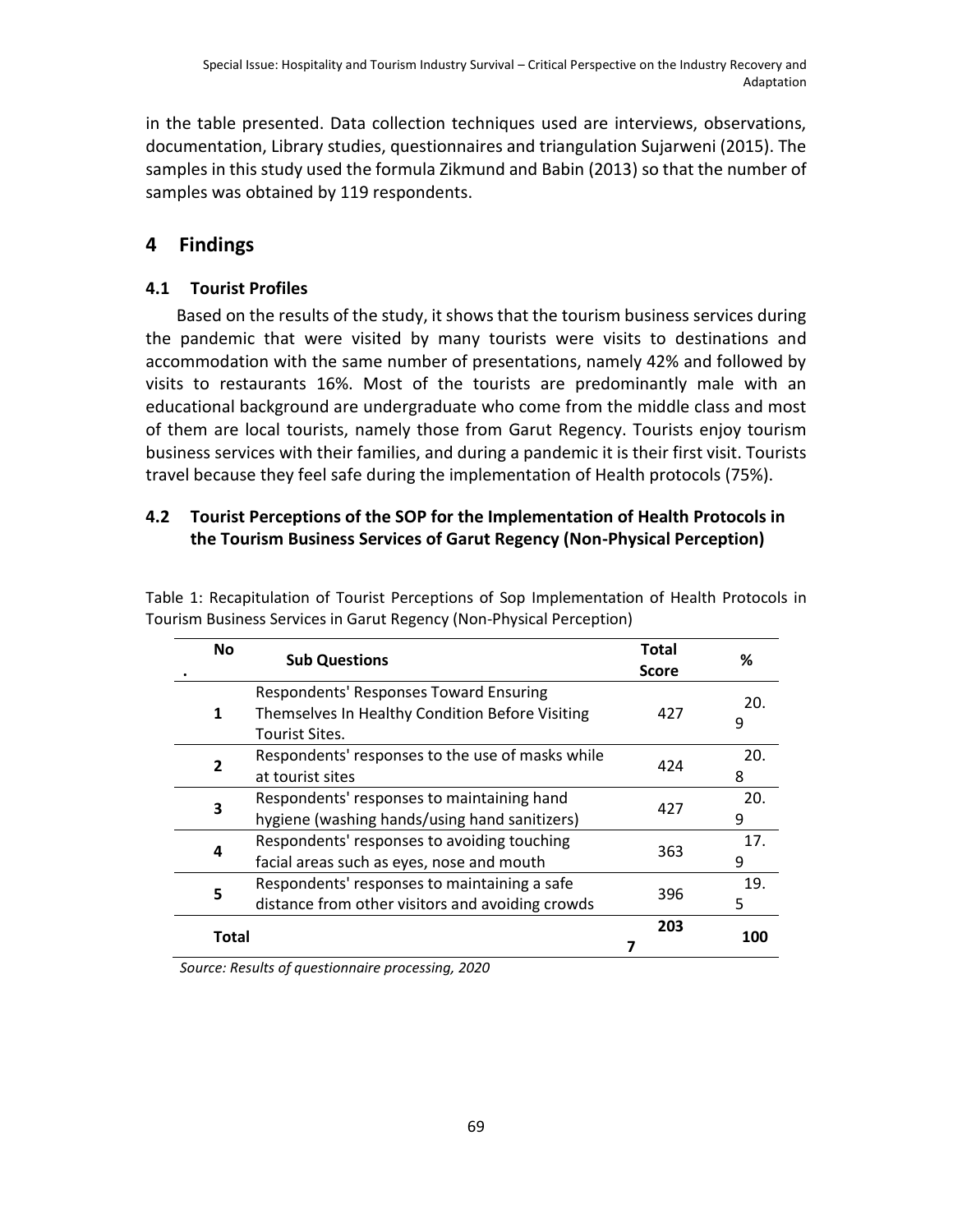# **4.3 Tourist Perceptions of Facilities Supporting the Implementation of Health Protocols in Tourism Business Services in Garut Regency (Physical Perception)**

Table 2: Recapitulation of Tourist Perceptions of Facilities that Support the Implementation of Health Protocols in Tourism Business Services in Garut Regency (Physical Perception)

| <b>No</b>    | <b>Sub Questions</b>                                                                                                                                                                                                                              | <b>Total</b><br><b>Score</b> | %   |
|--------------|---------------------------------------------------------------------------------------------------------------------------------------------------------------------------------------------------------------------------------------------------|------------------------------|-----|
| $\mathbf{1}$ | Management of Tourism Business Services Submits Up-to-<br>date Information and Appeals and Instructions from the<br>Central Government and Local Governments Related to<br>COVID-19 in Their Territories, Either Oral or Written in<br>Crowds     | 369                          | 5.6 |
| 2            | The Tourism Business Services Manager performs cleaning<br>by disinfection of the available facilities                                                                                                                                            | 365                          | 5.5 |
| 3            | The Tourism Business Services Manager provides adequate<br>hand washing facilities and is easily accessible to visitors.                                                                                                                          | 406                          | 6.2 |
| 4            | Management of Tourism Business Services Optimizing Air<br>Circulation and Sunlight Entering the Area/Room                                                                                                                                         | 378                          | 5.7 |
| 5            | The Management of Tourism Business Services Ensures<br>that Public Space and Goods Are Free of Vector and<br>Disease-carrying Animals                                                                                                             | 358                          | 5.4 |
| 6            | The Tourism Business Services Manager ensures that the<br>bathroom/toilet is functioning properly, is clean, dry, does<br>not smell, is equipped with washing hands using soap or a<br>hand sanitizer, and has sufficient water availability      | 370                          | 5.6 |
| 7            | Tourism Business Service Managers Increase Information<br>Media Required to Wear Masks, Keep a Minimum Distance<br>of 1 Meter, and Wash Hands Throughout Locations                                                                                | 375                          | 5.7 |
| 8            | The Tourism Business Services Manager ensures that<br>tourism workers/human resources understand their own<br>protection from COVID-19 transmission                                                                                               | 394                          | 5.9 |
| 9            | The Manager of Tourism Business Services Must Provide<br>Information Notification About the Prohibition of Entering<br>the Site for Workers and Visitors Who Have Symptoms of<br>Fever, Cough, Colds, Throat Pain, and/or Shortness of<br>Breath. | 367                          | 5.6 |
| 10           | The Tourism Business Services Manager checks body<br>temperature at the entrance to the area and the<br>temperature checking officer uses a mask and/or face<br>shield.                                                                           | 400                          | 6   |
| 11           | Management of Tourism Business Services Requires<br>Tourism Workers/HR and Visitors to Wear Masks. If you<br>don't use a mask, you are not allowed to enter the tourist<br>attraction location                                                    | 374                          | 5.7 |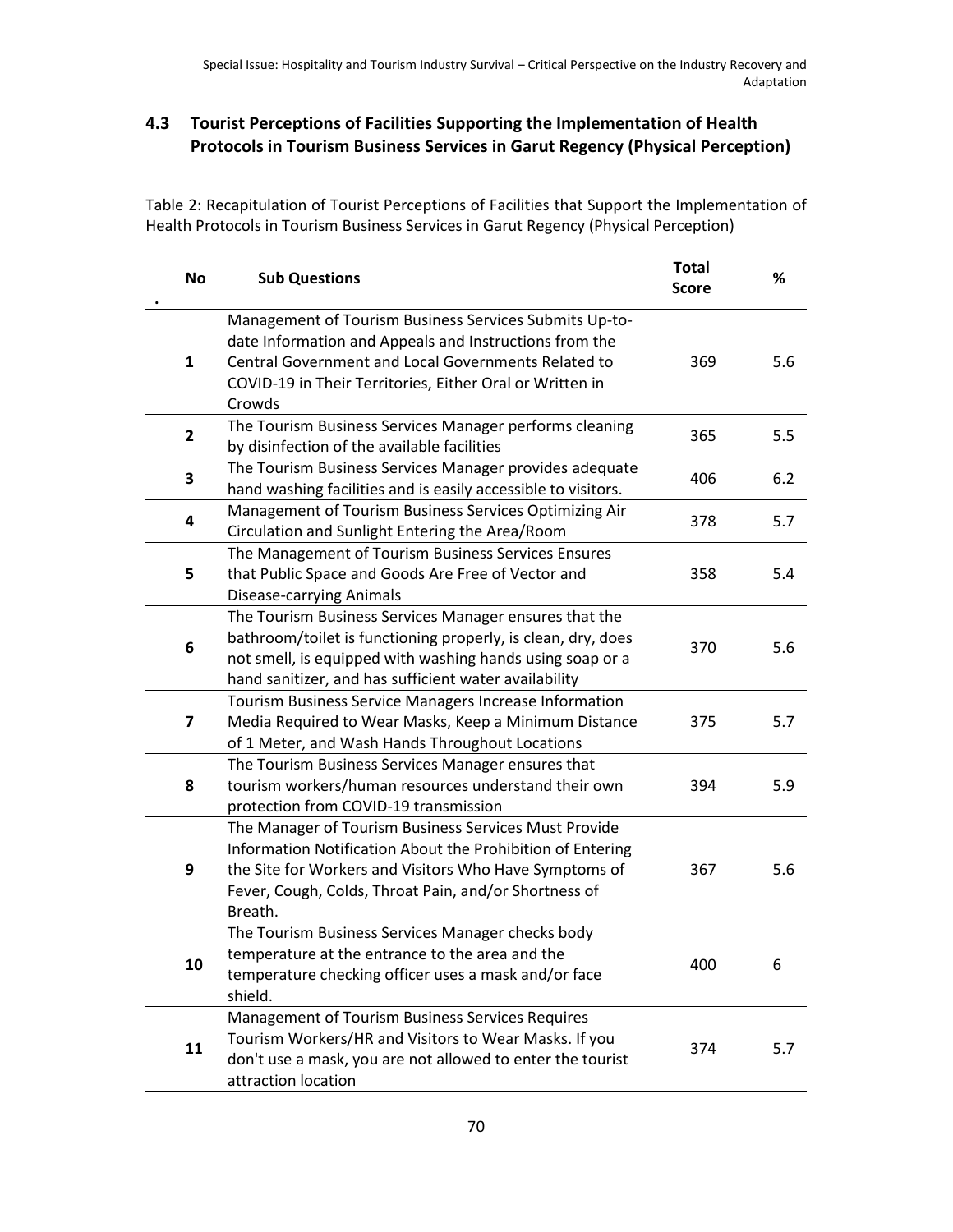|              | Source: Results of questionnaire processing 2020                                                              |      |     |
|--------------|---------------------------------------------------------------------------------------------------------------|------|-----|
| <b>Total</b> |                                                                                                               | 6596 | 100 |
| 18           | facilities to anticipate visitors who experience illness.                                                     |      |     |
|              | post equipped with health personnel and supporting                                                            | 322  | 4.9 |
|              | The Tourism Business Services Manager provides a health                                                       |      |     |
| 17           | use of non-cash payment methods (contactless and<br>without shared tools)                                     | 301  | 4.7 |
|              | Management of Tourism Business Services encourages the                                                        |      |     |
| 16           | the place of sale/transaction in order to prevent crowds                                                      |      |     |
|              | space for                                                                                                     | 353  | 5.3 |
|              | Management of Tourism Business Services optimizes open                                                        |      |     |
| 15           | entrance, cashier, etc.)                                                                                      |      |     |
|              | Markers on the floor at least 1 meter (such as at the                                                         | 368  | 5.6 |
|              | Distance When Queuing by Giving                                                                               |      |     |
|              | Management of Tourism Business Services Adjusts the                                                           |      |     |
| 14           | <b>Operational Hours Regulations.</b>                                                                         | 369  | 5.6 |
|              | Management of Tourism Business Services Implementing                                                          |      |     |
| 13           | Number of Entering Visitors                                                                                   | 339  | 5.1 |
|              | The Management of Tourism Business Services Limits the                                                        |      |     |
|              | or use hand sanitizers and discipline to use masks.                                                           |      |     |
|              | restrictions and wash hands with soap with running water                                                      |      |     |
| 12           | information media to remind tourism workers/HR, and<br>visitors to follow the provisions on physical distance | 388  | 5.9 |
|              |                                                                                                               |      |     |
|              | The Tourism Business Services Manager installs                                                                |      |     |

#### *Source: Results of questionnaire processing, 2020*

# **4.4 Perceptions of Tourists on the Implementation of Health Protocols in Tourism Business Services in Garut Regency**

Table 3: Recapitulation of Tourist Perceptions on the Implementation of Health Protocols in the Tourism Business Services of Garut Regency

| No.           | Sub Variable                     | <b>Total Score</b> | <b>Score</b><br>Average | ℅   |
|---------------|----------------------------------|--------------------|-------------------------|-----|
|               | Tourist Knowledge When           |                    |                         |     |
| $\mathbf{1}$  | <b>Visiting Tourism Business</b> | 2037               | 407.4                   | 5.8 |
|               | Services in Garut Regency        |                    |                         |     |
|               | Implementation of Health         |                    |                         |     |
| $\mathcal{P}$ | Protocols in the Tourism         | 6596               | 366.4                   | 5,2 |
|               | Sector of Garut Regency          |                    |                         |     |
| Total         |                                  | 8633               | 773.8                   | 100 |
|               |                                  |                    |                         |     |

*Source: Results of questionnaire processing, 2020*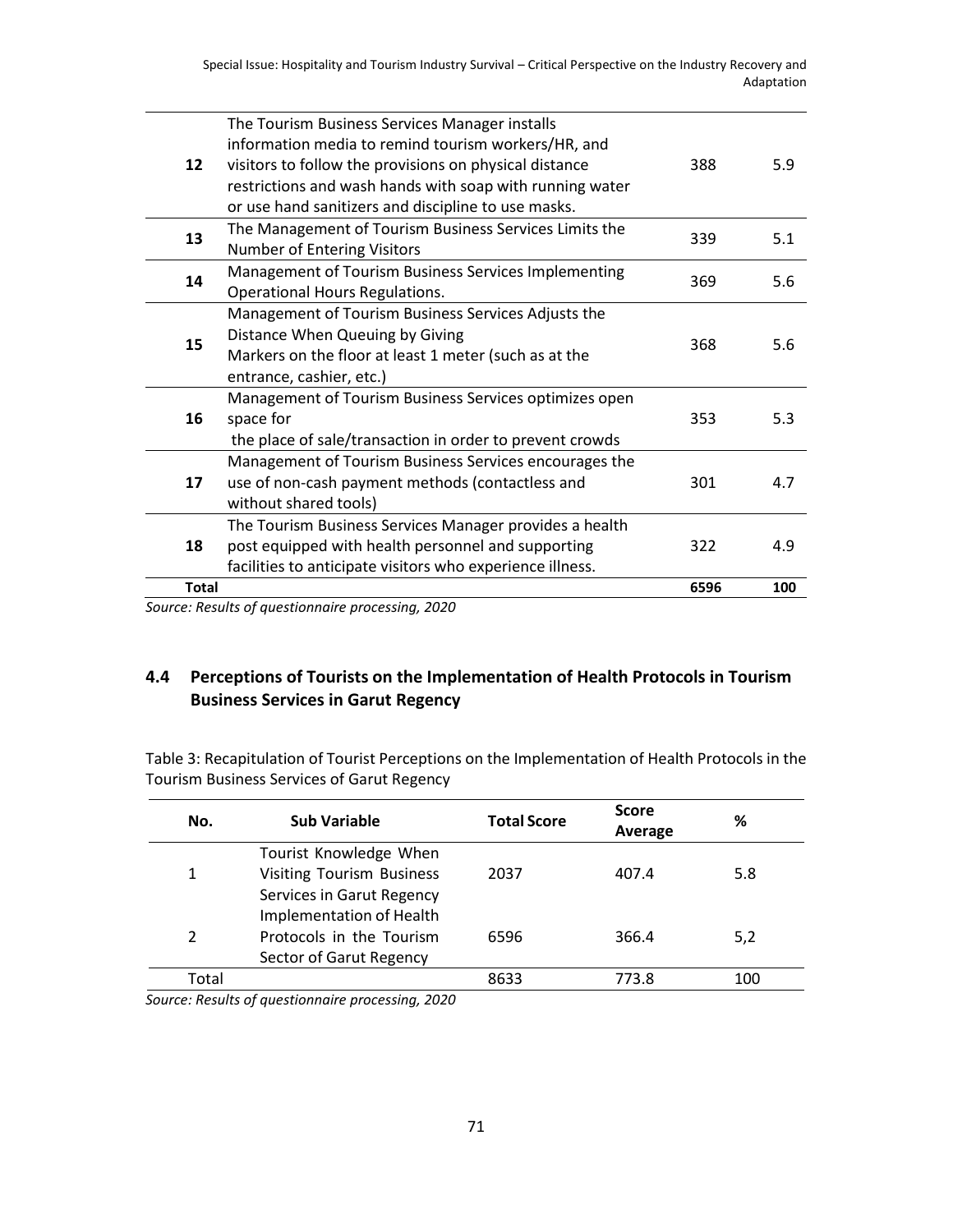# **5 Discussion**

#### **5.1 Tourist Profiles**

Based on the research results, it can be seen that tourists have dared to do tourism activities during the pandemic by visiting various tourism business services in Garut Regency. Most tourists who dare to do tourism activities are young people with undergraduate educational backgrounds. This shows that a good educational background is one of the reasons tourists have the courage to do tourism activities with sufficient information and they are able to be responsible for their own choices on the basis of maintaining health protocols in the tourism business services they enjoy. This research also shows that local tourists are potential tourists to revive the regional tourism sector.

#### **5.2 Tourist Perceptions of the SOP for the Implementation of Health Protocols in the Tourism Business Services of Garut Regency (Non-Physical Perception)**

The results showed that in the tourist knowledge sub variable, the indicator with the highest percentage was how tourists made sure that they were in good health before visiting tourist sites and the responses of respondents to maintaining hand hygiene (washing hands/using hand sanitizers) were 20.9%. . This shows that tourists already understand the basic things in New Habit Adaptation, so they still feel safe in carrying out tourism activities in the pandemic era. Meanwhile, the lowest point was to avoid touching facial areas such as eyes, nose and mouth with a point of 17.9%. This shows that there is still information related to how the Covid-19 virus spreads that are not yet understood by tourists.

# **5.3 Tourist Perceptions of Facilities That Support the Implementation of Health Protocols in Tourism Business Services in Garut Regency (Physical Perception)**

The results showed that the perception of tourists on the facilities that support the implementation of health protocols in the Garut Regency Tourism Business Services (Physical Perception) with the highest percentage is the indicator of tourism business service managers providing adequate hand washing facilities and easily accessible to visitors. which is 6.2%. This shows that the management of tourism business services in Garut Regency has met the minimum standards for organizing tourism activities in the adaptation of new habits. Meanwhile, the lowest point is in the availability of non-cash payment facilities and health facilities. This needs to be of concern to the manager, remembering that direct contact between humans needs to be minimized as much as possible, and the role of facilities and health workers is very much needed at this time.

#### **5.4 Perceptions of Tourists on the Implementation of Health Protocols in Tourism Business Services in Garut Regency**

The results showed that the perception of tourists with the tourist knowledge subvariable and the readiness (application) of the Health protocol that got the highest percentage was Tourist Knowledge with a percentage value of 5.8%. This shows that tourists in Garut Regency already have a good knowledge of the health protocols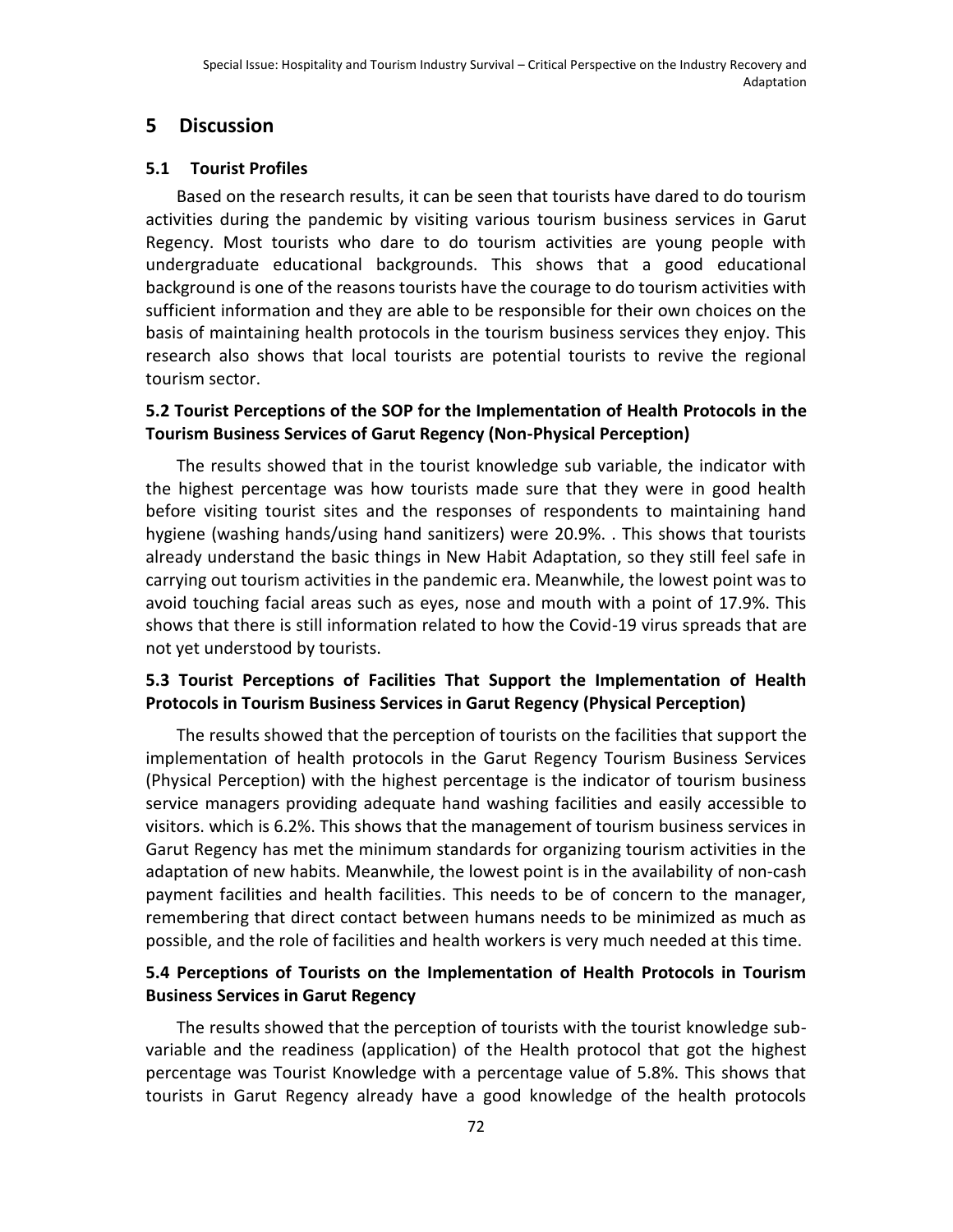recommended by the government and have also prepared themselves well to welcome a new life in the pandemic era. Meanwhile, the implementation of health protocols carried out by the management of tourism business services has also been carried out well, where the value is 5.2%.

#### **1. 6 Findings**

#### **6.1 Conclusion**

Based on the results of the research, it can be seen that tourists ensure that they are in good health before visiting tourist sites, tourists already understand the basic things in New Habit Adaptation, so that they still feel safe in carrying out tourism activities in the pandemic era, but information regarding how to spread the Covid-19 virus that has not been understood by tourists. The tourism business service manager in Garut Regency has met the minimum standard of organizing tourism activities in the adaptation of new habits. However, the management of tourism business services in Garut Regency has not maximized in minimizing direct contact between people by providing adequate facilities. Tourists in Garut Regency have a good perception of SOP The application of Health Protocols in the Tourism Business Services of Garut Regency (Non-Physical Perception) which has been recommended by the government and has also prepared themselves well to welcome a new life in the pandemic era. Business service managers in Garut Regency have also shown their commitment in restoring the responsible tourism industry in this pandemic era.

#### **6.2 Recommendation**

To be able to increase the Perception of Tourists on the SOP for the Implementation of Health Protocols in the Tourism Business Services of Garut Regency (Non-Physical Perception) and to return to activities to adapt to new habits during the pandemic, the government needs to make efforts to inform tourists about what things need to be fulfilled by tourists before deciding to be able to. back to tourism activities. This can encourage tourists to re-develop tourism, especially in their regions by returning to tourism activities while maintaining and following the health protocols that have been established by the government and tourism business service managers. The recovery of the tourism industry needs to be carried out immediately, considering all the impacts felt by all stakeholders involved in it.

#### **Acknowledgment**

We thank you for the solid teamwork so that this research can be carried out properly, thank you to the Garut Regency Tourism Office for giving permission in the data search process, also to our institution, the NHI Bandung Tourism College which has provided both moral and material support in carrying out this research.